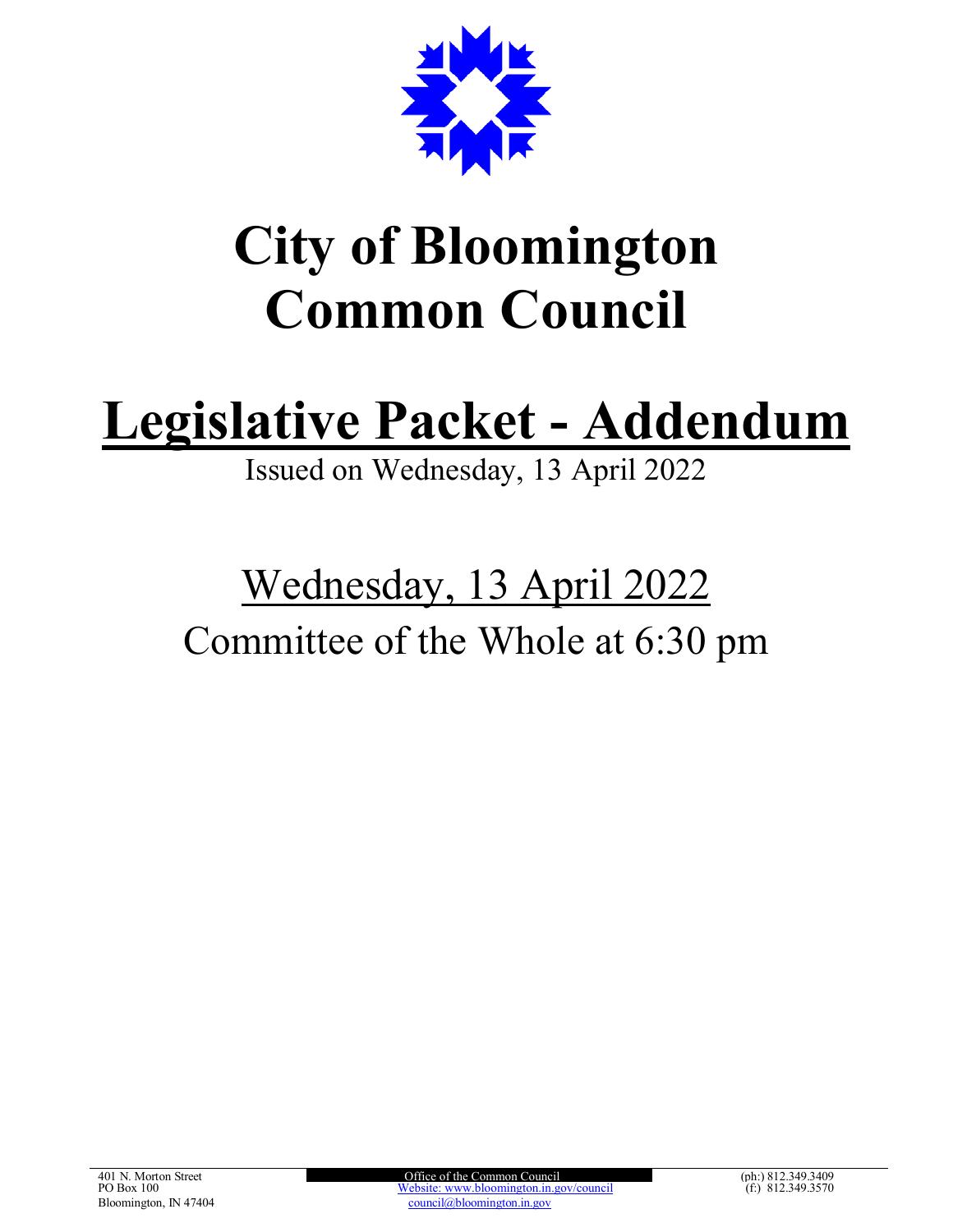### **\*\*\* Amendment Form \*\*\***

| <b>Ordinance #:</b>  | 22-13                            |
|----------------------|----------------------------------|
| <b>Amendment #:</b>  | Am 01                            |
| <b>Submitted By:</b> | Cm. Flaherty, Cm. Piedmont-Smith |
| Date:                | April 13, 2022                   |

#### **Proposed Amendment:**

1. Exhibit A to Ordinance 22-13 shall be amended by removing the following items from the exhibit:

| Energy efficiency retrofits for all City buildings                | \$1,000,000 | \$3,000,000 |
|-------------------------------------------------------------------|-------------|-------------|
| Upgrade of City vehicle fleet to hybrid/electric vehicles         | \$1,200,000 | \$2,200,000 |
| Purchase and installation of GPS equipment for City vehicle fleet | \$250,000   | \$250,000   |
| Construction of a green waste yard at Lower Cascades Park         | \$400,000   | \$500,000   |
| Citywide traffic signal retiming                                  | \$42,500    | \$425,000   |

2. Exhibit A to Ordinance 22-13 shall be amended by increasing the minimum cost estimate for the "Construction of various sidewalk projects throughout the City" from \$300,000 to \$500,000 and by reordering the items listed in the exhibit so that they shall appear in the following order:

| Construction of High Street Multiuse Path and Intersection<br>Modernization (from Arden Dr to 3rd St) | \$2,500,000 | \$5,000,000 |
|-------------------------------------------------------------------------------------------------------|-------------|-------------|
| Construction of downtown ADA-compliant curb ramps (from<br>W. Kirkwood and Indiana Ave)               | \$500,000   | \$1,000,000 |
| Construction of various sidewalk projects throughout the City                                         | \$500,000   | \$1,000,000 |
| Conversion of Citywide street lights to LED technology                                                | \$1,500,000 | \$2,000,000 |

3. Exhibit A to Ordinance 22-13 shall be revised to insert "are listed below in order of priority, and" in the last sentence of the first paragraph after the word "improvements", such that the entire paragraph shall read:

The proceeds of the 2022 Bonds will be used to fund longer-term capital projects and investments throughout the City of Bloomington, Indiana, in order to promote climate change preparedness and implement equity and quality of life for all, which, upon completion, are expected to generate revenue savings that will help offset debt service on the Bonds. Such potential projects and improvements are listed below in order of priority, and include one or more of the following: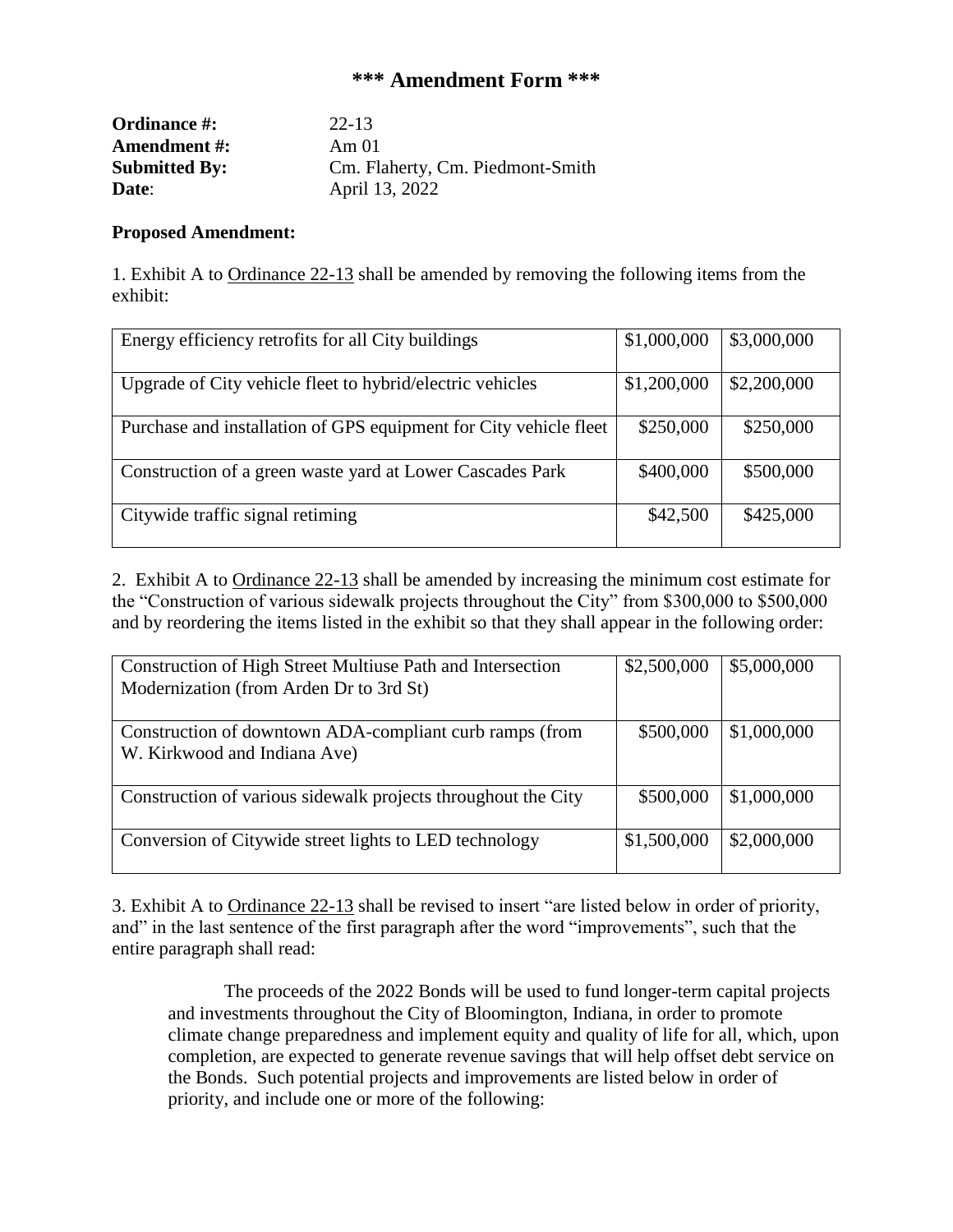#### **Synopsis**

This amendment is sponsored by Cm. Flaherty and Cm. Piedmont-Smith and would remove certain items from the list of projects eligible for funding with proceeds of the proposed 2022 Bonds. It would also reorder the remaining items, increase the minimum cost estimate for one item, and insert language to make clear that the projects are listed in order of priority.

**04/13/22 Committee of the Whole Action:** *Pending* **04/20/22 Regular Session Action:** *Pending*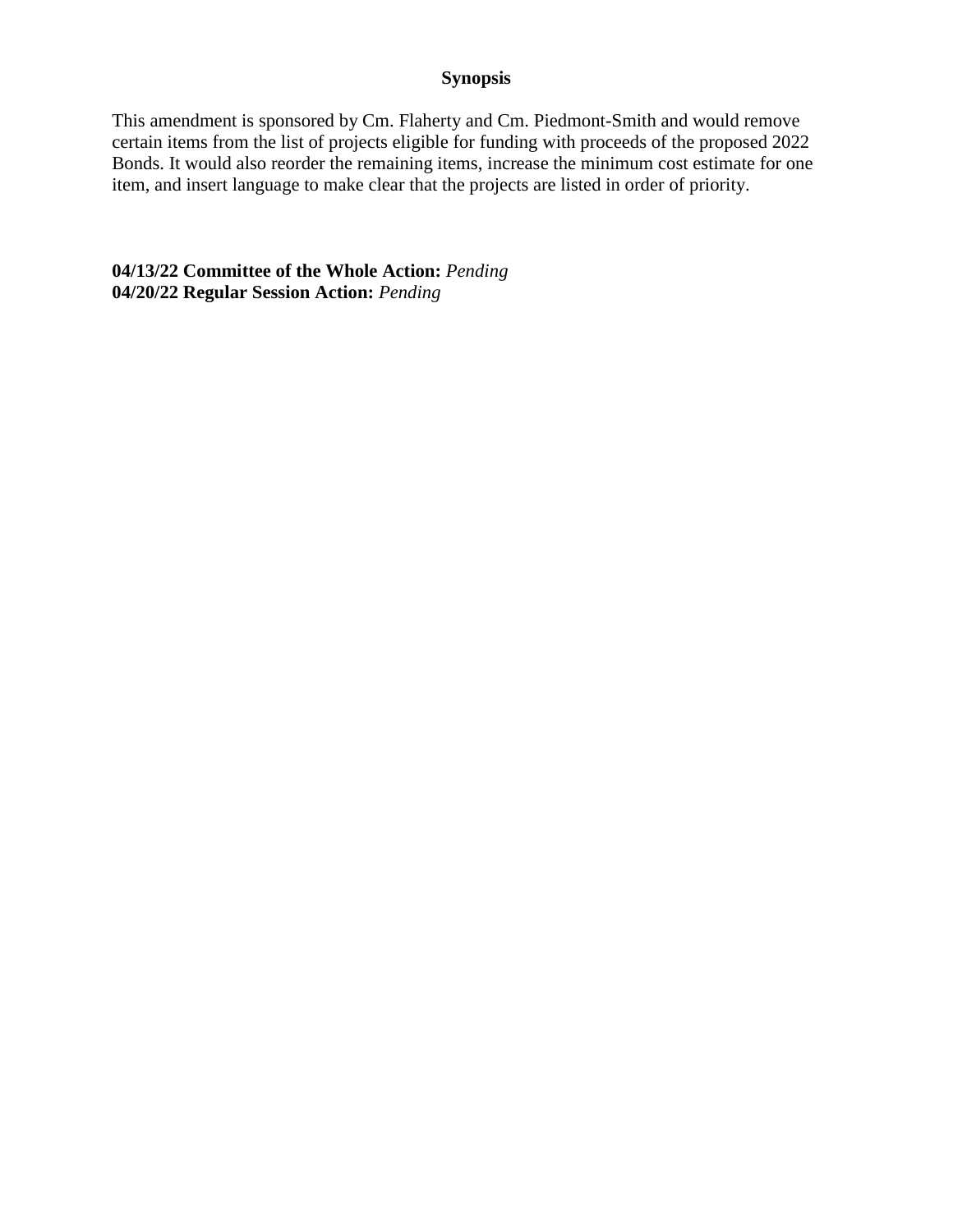### **\*\*\* Amendment Form \*\*\***

| <b>Ordinance #:</b>  | $22 - 14$                        |
|----------------------|----------------------------------|
| <b>Amendment #:</b>  | Am 01                            |
| <b>Submitted By:</b> | Cm. Flaherty, Cm. Piedmont-Smith |
| Date:                | April 13, 2022                   |

#### **Proposed Amendment:**

1. Exhibit A to Ordinance 22-14 shall be amended by removing the following items from the exhibit:

| Replace various gas-powered equipment with electrically-<br>powered equipment           | \$25,000    | \$25,000    |
|-----------------------------------------------------------------------------------------|-------------|-------------|
| Construction of a pathway to connect Lower Cascades to Miller<br>Showers Park (Phase 6) | \$3,200,000 | \$3,200,000 |

2. Exhibit A to Ordinance 22-14 shall be amended by reordering the items listed in the exhibit so that they shall appear in the following order:

| Replace missing sidewalk on Rogers St. by Switchyard Park                                                                                           | \$200,000   | \$200,000   |
|-----------------------------------------------------------------------------------------------------------------------------------------------------|-------------|-------------|
| Implementation of West 2nd Street modernization, including<br>new signalization and protected bicycle lanes (from Walker<br>Street to B-Line trail) | \$1,500,000 | \$1,500,000 |
| Design and right-of-way for North Dunn Street multiuse path<br>(from the SR $45/46$ Bypass to Old SR 37)                                            | \$800,000   | \$960,000   |
| Addition of protected bicycle lanes along Covenanter Drive<br>(from College Mall to Clarizz Blvd)                                                   | \$2,400,000 | \$2,880,000 |
| Griffy Loop Trail dam crossing and community access<br>improvements                                                                                 | \$375,000   | \$375,000   |

3. Exhibit A to Ordinance 22-14 shall be revised to insert "are listed below in order of priority, and" in the last sentence of the first paragraph after the closing parenthesis, such that the entire paragraph shall read:

The proceeds of the 2022 Bonds will be used to fund longer-term capital projects and investments for park purposes throughout the City of Bloomington, Indiana Park District (the "Park District"), in order to promote climate change preparedness and implement equity and quality of life for all. General descriptions of the projects to be financed with the proceeds of the 2022 Bonds (collectively, the "Projects") are listed below in order of priority, and include the following: